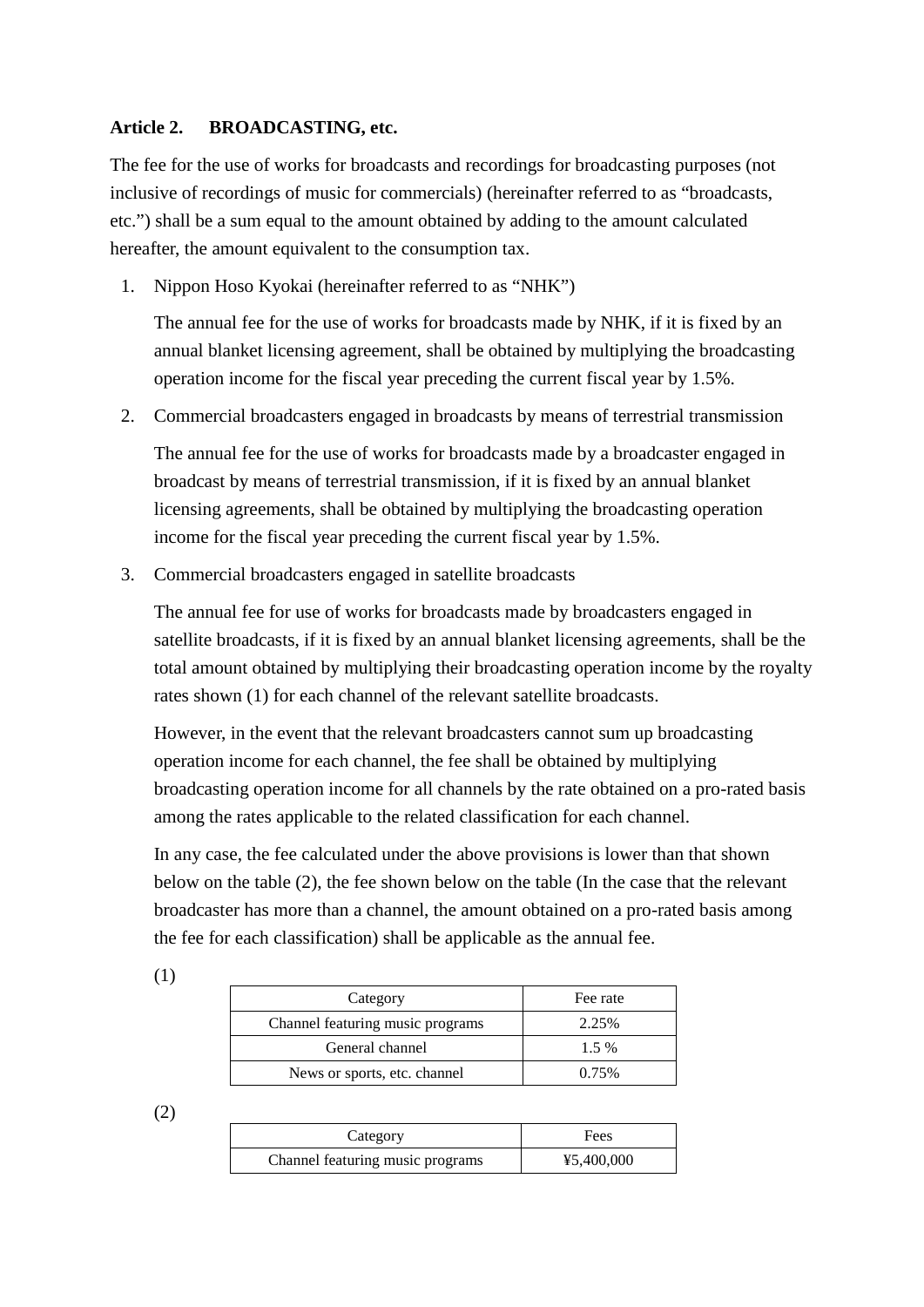| General channel              | ¥3,600,000 |
|------------------------------|------------|
| News or sports, etc. channel | ¥1,800,000 |

4. Broadcasts made by the University of the Air Foundation

The fee for the use of works for broadcasts made by the University of the Air Foundation, if it is fixed by an annual blanket licensing agreement, shall be determined with due regard to the particulars, including the purpose in the use and the type of use, upon negotiation with the University.

5. In the event an annual blanket licensing agreement does not apply

In the event that an annual blanket licensing agreement does not apply, the fee shall be a sum fixed for each manner of use, on a per use, per work basis shown on the table below:

(1) Broadcasting

| Broadcasting made through national wide | Fees    |
|-----------------------------------------|---------|
| Not exceeding 5 minutes                 | ¥64,000 |
| For each additional 5 minutes           | ¥64.000 |

(2) Recordings for broadcasting purposes

| Per copy reproduced           | Fees   |
|-------------------------------|--------|
| Not exceeding 5 minutes       | ¥6.400 |
| For each additional 5 minutes | ¥6.400 |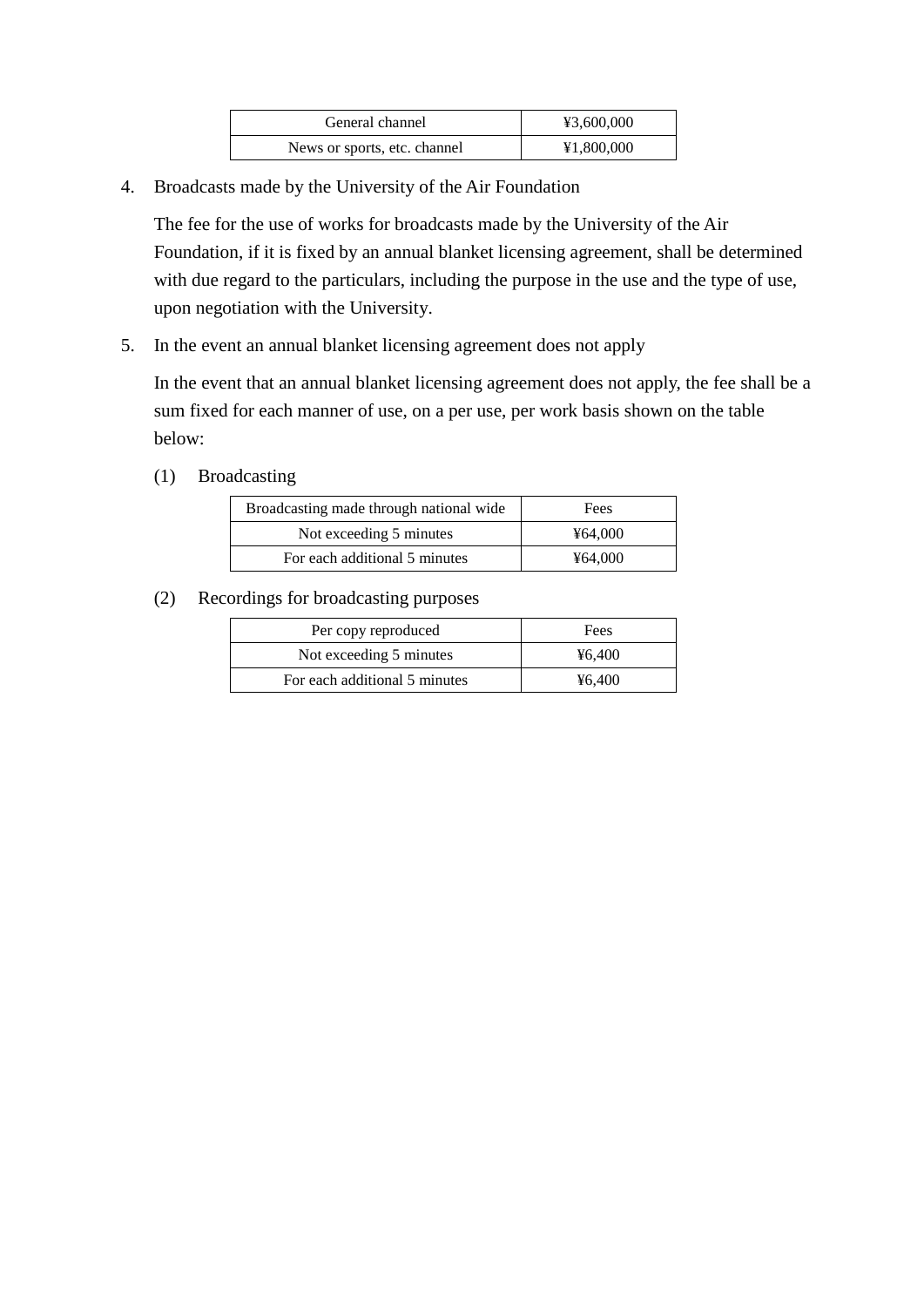## **Notes for BROADCASTING etc.**

- (i) In case that an annual blanket licensing agreement is concluded, the fiscal year begins in April and ends in March of the next year.
- (ii) "The broadcasting operation income" as mentioned in 1. shall be a sum equal to the balance obtained by deducting the following, not inclusive of the consumption tax, from the total receiving fee income:
	- Operation expenditure for contracts conclusion and fee collection
	- Expenditure for reception improvements
	- Expenditure for studies and researches, etc.
	- Expenditure aiming at making up a deficit of receiving fee income
	- Expenditure involved in protecting copyrights and in improving technology for information of administration
- (iii) "The broadcasting operation income" as mentioned in 2. means a sum equal to their total income obtained by deducting a sum equal to the agency fees and the expenditure aiming at receiving the pay broadcast fees (not inclusive of the consumption tax).
- (iv) "The broadcasting operation income" as mentioned in 3. means a sum equal to their total income obtained by deducting a sum equal to the agency fees and the expenditure aiming at receiving the pay broadcast fees (not inclusive of the consumption tax).
- (v) When the provisions of 2. shall apply in the event there is an entity which is composed of broadcasters and entrusted with the right to fix the amount of an annual blanket fee for each of the broadcaster members, the amount fixed by the entity for each of the members may be regarded as an annual fee for each of them to pay, provided that the total of such amounts is equal to the total of the annual fees as fixed in accordance with the provisions of 2.

However, for a newly-established station the above provisions shall not apply. In such cases, a sum equal to its broadcasting operation income shall be determined upon negotiation with the broadcaster.

(vi) With respect to the provisions of 2, the fees for broadcasts of works in commercials (except in the case of the use of works in commercials produced by broadcasters by means of their own facilities for their own broadcasts), shall not be included in the annual fee calculated under the provisions 2 for the time being. The fee provided on the table below shall apply to such broadcasts on a per work and per use basis:

| Type | Radio commercials | TV commercials |
|------|-------------------|----------------|
|      | ¥6,000            | ¥12,000        |
|      | 44,200            | ¥8,400         |
|      | ¥3,600            | 47,200         |
|      | 42,400            | ¥4,800         |